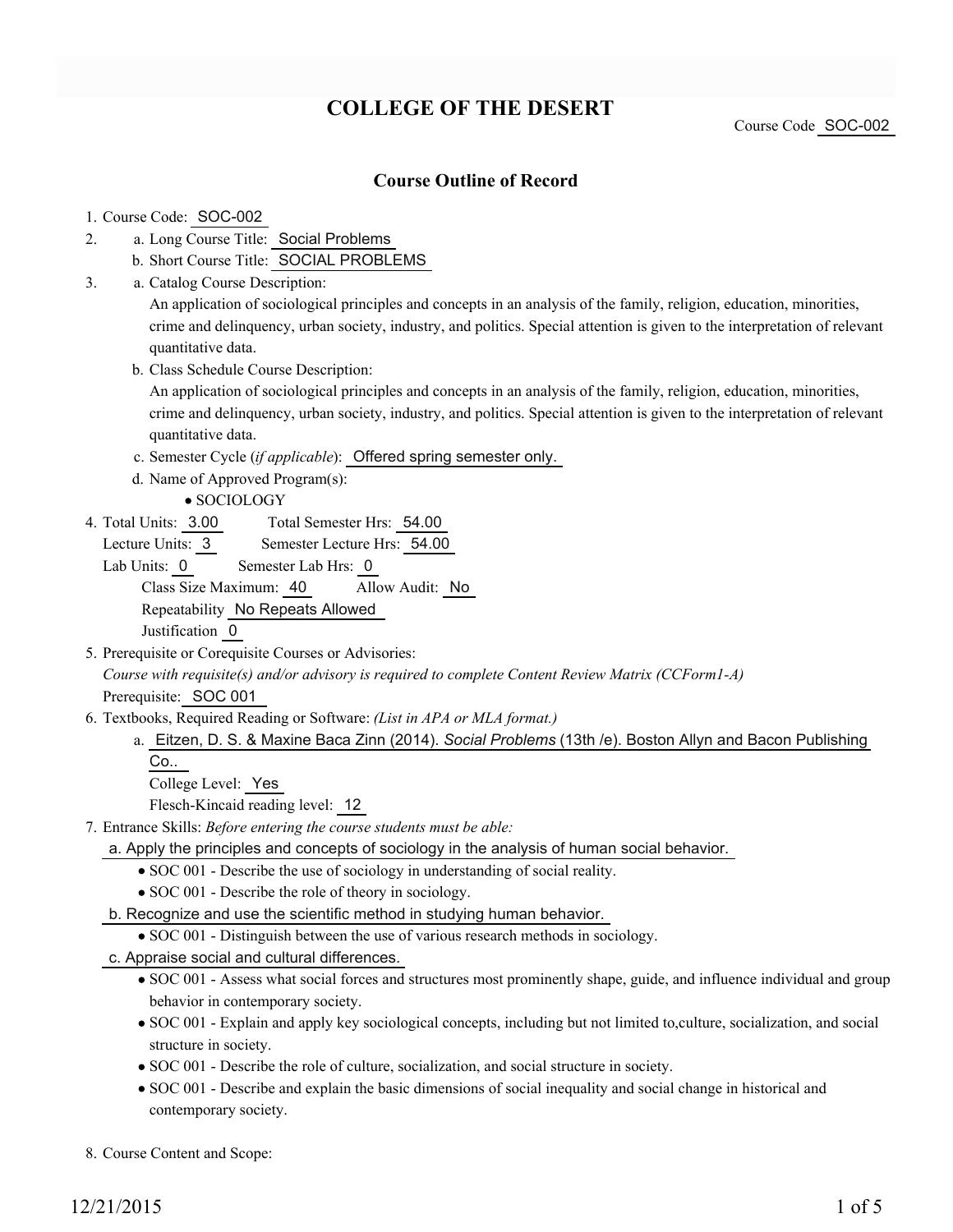#### Lecture:

- 1. Social problem definitions and identification.
- 2. The difference between social problems and personal troubles and the interaction between them.
- 3. Culture, social organization, norms, deviance, and social control mechanisms considered in relation to social problems.
- 4. Sociological theories and perspectives on social problems.
- 5. Social change and social movements, related to social problems.
- 6. Types of social problems: problems arising from value and norm conflicts, from social structure, from social change, and from social policy.
- Analysis of particular social problems, such as wealth and power distribution, demographic 7. changes, poverty, abuse, addiction, harassment, discrimination, and hate crimes based on race/ethnicity, gender, sexual orientation, or social class, violence, crime and justice, environmental problems, global conflict and disasters, mental and physical health, illness and healthcare.
- 8. Solution strategies, including human services, treatment and therapeutic communities, charity, social policy, legal system, voluntarism and community action, education and prevention, scientific research, and social movements.

Lab: *(if the "Lab Hours" is greater than zero this is required)*

9. Course Student Learning Outcomes:

1.

Analyze social problems using sociological approaches and concepts.

2.

Compare and contrast various social problem programs and/or treatments in terms of their effectiveness.

3.

Distinguish between personal and social problems.

10. Course Objectives: Upon completion of this course, students will be able to:

a. Describe sociological explanations of various social problems.

- b. Explain the difference between sociological explanations and other explanations
- c. Distinguish between personal and social problems.
- d. Describe how social problems shape personal life chances, opportunities, and choices.
- e. Identify different theories and theorists' approaches to social problems.
- f. Demonstrate insight into the conceptual analysis of meaningful solutions.
- g. Demonstrate understanding of major social problems concerning the U.S.
- h. Place local, regional, and national social problems in global context.

i. Identify, and distinguish between, causes and consequences of social problems.

j. Analyze and interpret qualitative and quantitative information about social problems.

k. Identify and evaluate policies that address social problems and assess the policies' impact on society.

l. Apply sociological perspectives and use their sociological imagination in analyzing the causes and consequences of social problems and evaluating social actions and policies.

m. Locate themselves within social contexts (connect their personal biography and social status with societal history) to reflect on the processes that shape and address social problems.

n. Participate as active citizens in their societies and communities, demonstrating respect for diversity, critical thinking, and collaboration in problem-solving.

- o. Identify specific social problems and their cause-effect patterns.
- p. Identify current research methods that are utilized for the investigation of social problems.
- q. Apply the three main social theories to various social problems in society.
- r. Critically evaluate the proposed ways to alleviate the major social problems facing society today.
- s. Identify whether a specific social problem is being evaluated from a micro or macro perspective.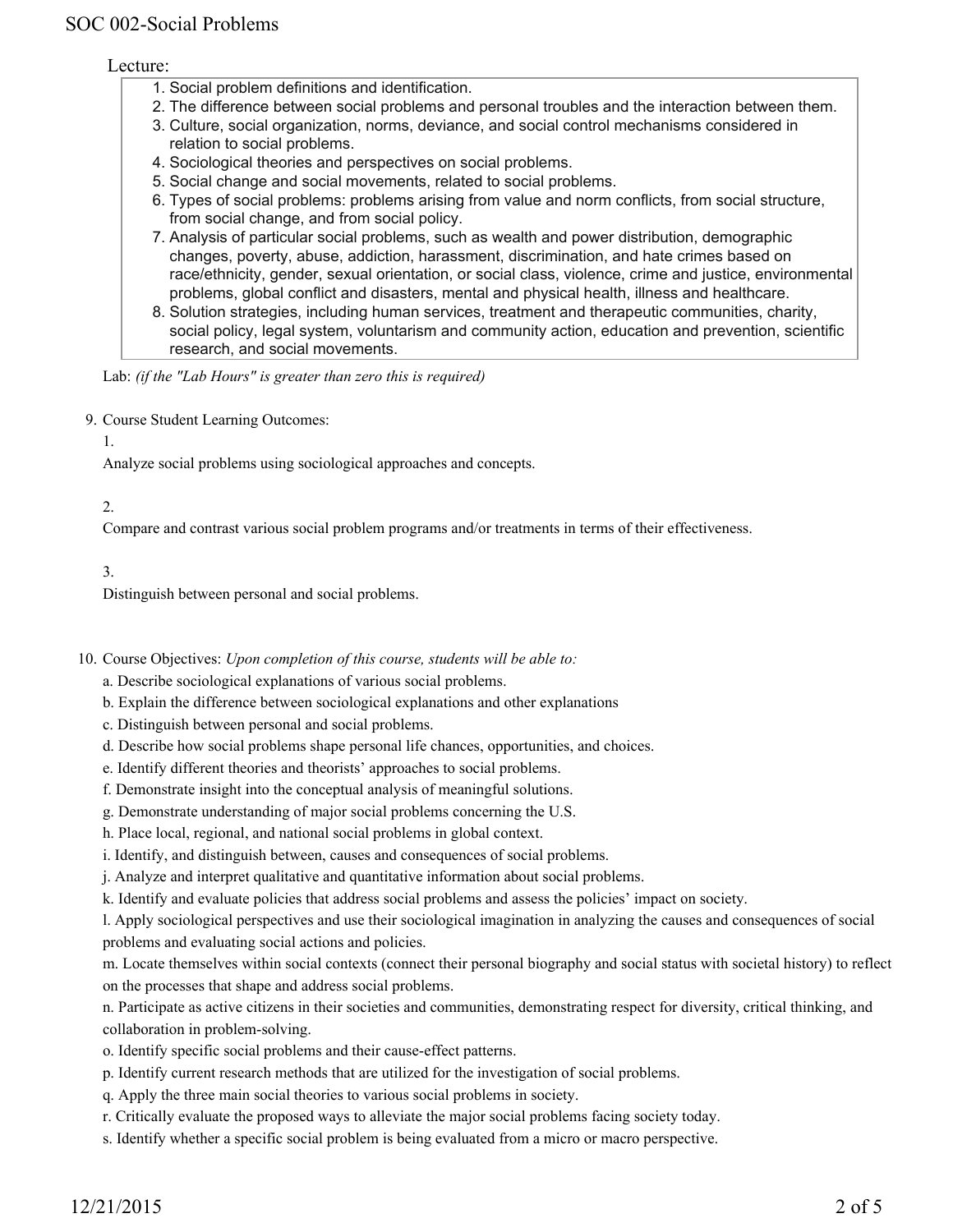## SOC 002-Social Problems

11. Methods of Instruction: *(Integration: Elements should validate parallel course outline elements)* 

b. Lecture

#### Other Methods:

Student presentation

12. Assignments: (List samples of specific activities/assignments students are expected to complete both in and outside of class.) In Class Hours: 54.00

Outside Class Hours: 108.00

- a. Out-of-class Assignments
	- 1. Readings in the textbook, recommended supplementary literature, and web information.
	- 2. Special reports by students, in panel or singly.
	- 3. Participation in class research projects involving the collection, compilation and interpretation of data, including the composition of written or oral reports thereon.
- b. In-class Assignments
	- 1. Classroom discussion.
	- 2. Attendance of lectures by instructor including the taking of detailed notes thereon.
	- 3. In-class projects.

13. Methods of Evaluating Student Progress: The student will demonstrate proficiency by:

- College level or pre-collegiate essays
- Written homework
- Term or research papers
- Reading reports
- Presentations/student demonstration observations Peer review of presentations
- Group activity participation/observation
- True/false/multiple choice examinations
- Mid-term and final evaluations
- Student participation/contribution
- Student preparation
- 14. Methods of Evaluating: Additional Assesment Information:
- 15. Need/Purpose/Rationale -- All courses must meet one or more CCC missions.

IGETC Area 4: Social and Behavioral Sciences

J: Sociology & Criminology

CSU GE Area D: Social, Political, and Economic Institutions and Behavior, Historical

D3 - Ethnic Studies

D10 - Sociology and Criminology

PO-GE C2 - Social and Behavioral Sciences

Identify and analyze key concepts and theories about human and/or societal development.

 Critique generalizations and popular opinion about human behavior and society, distinguishing opinion and values from scientific observations and study.

 Understand and think critically about different cultures (including topics such as race, gender, and class) and their influence on human development or society.

 Examine the biological, psychological, and sociological factors that influence the personalities and behaviors of females and males from a multicultural perspective.

Develop individual responsibility, personal integrity, and respect for diverse people and culture.

IO - Personal and Professional Development Value diverse cultures and populations.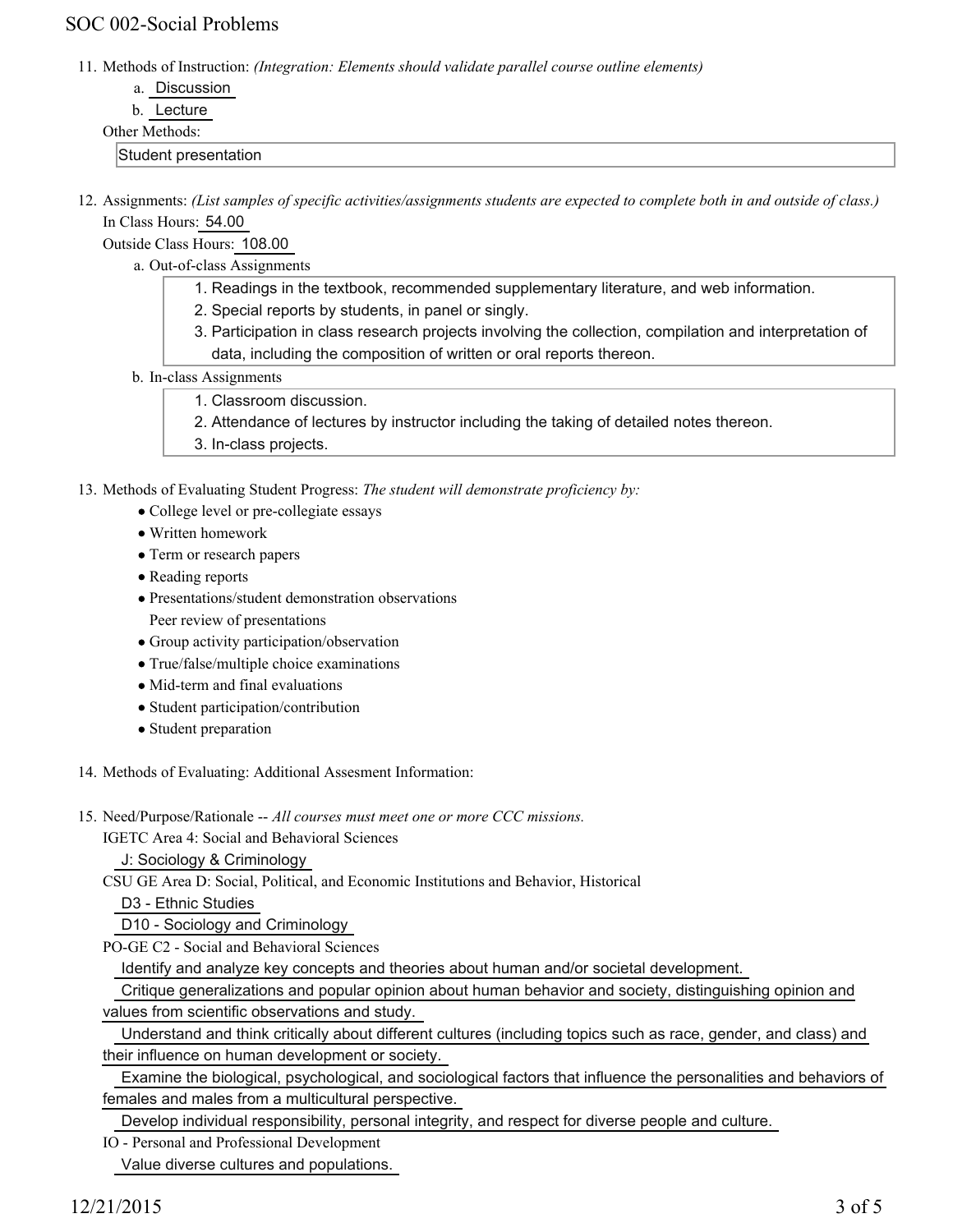|     | IO - Critical Thinking and Communication<br>Apply principles of logic to problem solve and reason with a fair and open mind. |
|-----|------------------------------------------------------------------------------------------------------------------------------|
|     | Compose and present structured texts in a variety of oral and written forms according to purpose, audience, and              |
|     | occasion with implementation of thesis, supporting details and idea development.                                             |
|     | Conduct research, gather and evaluate appropriate information, organize evidence into oral and written                       |
|     | presentation, using proper MLA, APA, and other discipline-specific formats to cite sources.                                  |
|     | Summarize, analyze, and interpret oral and written texts, with the ability to identify assumptions and differentiate         |
|     | fact from opinion.                                                                                                           |
|     | 16. Comparable Transfer Course                                                                                               |
|     | <b>Course Title</b><br><b>University System</b><br><b>Course Number</b><br><b>Catalog Year</b><br>Campus                     |
|     | 17. Special Materials and/or Equipment Required of Students:                                                                 |
|     | 18. Materials Fees:<br>Required Material?                                                                                    |
|     | <b>Material or Item</b><br><b>Cost Per Unit</b><br><b>Total Cost</b>                                                         |
|     | 19. Provide Reasons for the Substantial Modifications or New Course:                                                         |
|     | Align with C-ID.                                                                                                             |
| 20. | a. Cross-Listed Course (Enter Course Code): N/A                                                                              |
|     | b. Replacement Course (Enter original Course Code): N/A                                                                      |
|     | 21. Grading Method (choose one): Letter Grade Only                                                                           |
|     | 22. MIS Course Data Elements                                                                                                 |
|     | a. Course Control Number [CB00]: CCC000306906                                                                                |
|     | b. T.O.P. Code [CB03]: 220800.00 - Sociology                                                                                 |
|     | c. Credit Status [CB04]: D - Credit - Degree Applicable                                                                      |
|     | d. Course Transfer Status [CB05]: A = Transfer to UC, CSU                                                                    |
|     | e. Basic Skills Status [CB08]: 2N = Not basic skills course                                                                  |
|     | f. Vocational Status [CB09]: Not Occupational                                                                                |
|     | g. Course Classification [CB11]: Y - Credit Course<br>h. Special Class Status [CB13]: N - Not Special                        |
|     | i. Course CAN Code [CB14]: N/A                                                                                               |
|     | j. Course Prior to College Level [CB21]: $Y = Not$ Applicable                                                                |
|     | k. Course Noncredit Category [CB22]: Y - Not Applicable                                                                      |
|     | 1. Funding Agency Category [CB23]: Y = Not Applicable                                                                        |
|     | m. Program Status [CB24]: 1 = Program Applicable                                                                             |
|     | Name of Approved Program (if program-applicable): SOCIOLOGY                                                                  |
|     | Attach listings of Degree and/or Certificate Programs showing this course as a required or a restricted elective.)           |
|     | 23. Enrollment - Estimate Enrollment                                                                                         |
|     | First Year: 0                                                                                                                |
|     | Third Year: 0                                                                                                                |
|     | 24. Resources - Faculty - Discipline and Other Qualifications:                                                               |
|     | a. Sufficient Faculty Resources: Yes                                                                                         |
|     | b. If No, list number of FTE needed to offer this course: N/A                                                                |

25. Additional Equipment and/or Supplies Needed and Source of Funding.